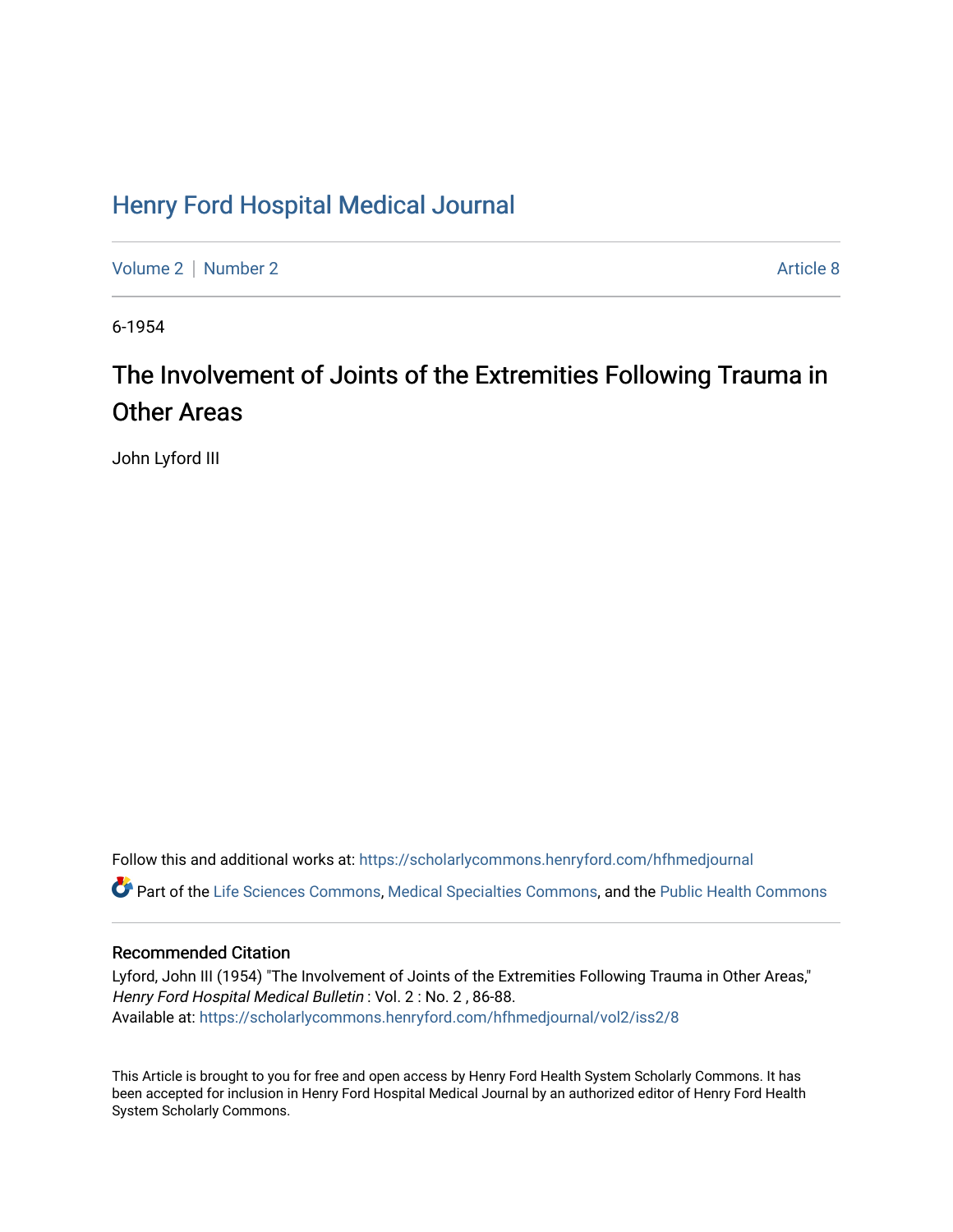### THE INVOLVEMENT OF JOINTS OF THE EXTREMITIES FOLLOWING TRAUMA IN OTHER AREAS\*

#### IOHN LYFORD, III, M.D.\*\*

The involvement of joints of the extremities in relation to trauma can be divided into two sections: (1) the joints have been injured directly by the trauma, and the post-traumatic changes are, therefore, the result of that direct injury; (2) the joints have not been involved directly in the injury, and the changes in the joints are secondary to the injury elsewhere in the extremities or trunk. It is this second group in which the joint involvement is secondary to injury elsewhere in the extremities that we shall consider at this time.

The group of joint involvements secondary to injury in other parts of the extremities is impressive. It includes reflex sympathetic dystrophy, arthrofibrosis and adhesive pericapsulitis ("frozen joints"), muscle atrophy with secondary loss of motion of the joints, traumatic arthritis, limitation of motion of the joints, changes concurrent with "Volkmann's ischemia," mvositis ossificans, and chondromalacia patellae.

Reflex sympathetic dystrophy, which is recognized in its most extreme form as "Sudek's atrophy," is that condition manifested by pain in the extremity, loss of motion of the joints of the extremity, atrophy and fibrosis of the muscles with atrophy of the small bones of the involved extremity, and subsequent fibrosis of the capsular structures about the joints. This is seen most frequently in the hands and feet: and may occur following even minor trauma, such as contusions, of the forearm, hand, ankle, or foot. It is a condition extremely distressing to both the patient and his doctor; and when it has reached its peak of development is often irreversible. To prevent this complication it is necessary to recognize the onset at the earliest time; and to do this one must be immediately alert to any irregularity in the symptoms of pain in the injured extremity. It is most frequent after such injuries as a "Colles's" fracture of the wrist, sprain of the anke, or fractures about the ankle joint. It manifests itself by intractable, otherwise unexplained pain in the hand or foot of the injured extremity, frequently in that type of patient who tends to be classified as a "chronic complainer," and the symptom of pain is out of proportion to that which should be expected. This pain, with swelling of the involved extremity-particularly of the fingers or toes-and some change in the temperature of the digits are early signs. Treatment is not always successful, but requires immediate and energetic use of sympathetic blockseither cervical or lumbar for the corresponding upper or lower extremity-in association with the use of vasodilator drugs such as Priscoline, systemic Cortisone, and intensive active motion of the involved digits.

Arthofibrosis and "adhesive pericapsulitis"-commonly called "frozen joints" -are more frequent but equally distressing joint complications of contiguous

<sup>\*</sup>Read by invitation before the Staff Meeting, Providence Hospital, Detroit, Michigan, March 20, 1954.

<sup>\*\*</sup> Associate Division of Orthopedic Surgery, the Henry Ford Hospital, Detroit, Michigan.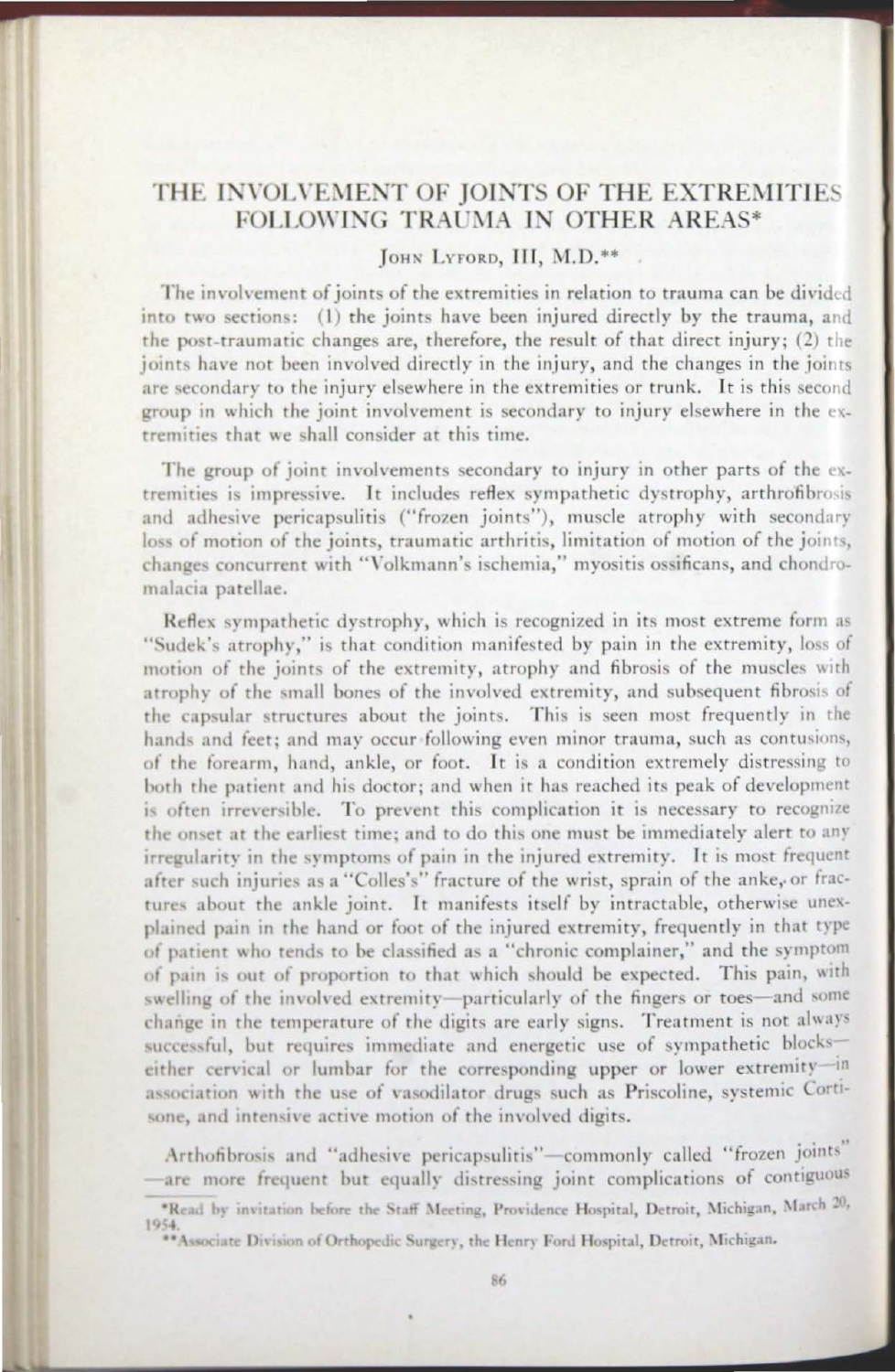trauma. These are seen in injuries about the cervical spine in which there is prorecrive immobilization of rhe shoulder joints in relation to referred pain; in shoulder joints in which motion has been limited because of immobilization of the upper extremity by plaster casts in the treatment of fractures of the elbow, forearm, or wrist; and in knees when the lower extremity has been immobilized in treating fractures of the hip, femur, or tibia in hip spica or long leg casts. Involvement of the other joints of the extremities with this condition is less frequent. It should be prevented by as early active--and, if necessary, passive--motion of the respective joints as can be carried out without endangering the treatment of the fracture.  $\Lambda$ ctive abduction and circumduction exercises to the shoulder concurrent with the immobilization of the arm for the treatment of the fracture is essential: and these exercises should be continued until there is no longer any possibility of involvement of the joint. Similarly, elbow joints should be removed from immobilization as soon as treatment of the fracture permits-and this is particularly true of fractures about the wrist when short arm casts permitting active motion of the elbow should be instituted as soon as feasible. Also, finger joints should be kept actively and passively mobile throughout the period of fixation of the rest of the extremity. Following removal of the immobilizing plaster cast, intensive physical therapy to all the joints of the extremity should be carried out. In like manner, treatment of the knee to prevent stiffness of this joint from enforced immobilization should, like the shoulder, elbow or wrist, be carried out by active mobilization and physical therapy. Associated with this type of involvement of the knee joint there occurs occasionally chondromalacia patellae. This may respond to conservative measures, but if sufficiently symptomatic, may require correction by surgical procedures.

- - --

Loss of functional motion of the joints of the extremities, particularly extension of the knee, is often associated with atrophy of the musculature from disuse during immobilization of the extremity. Most frequently so involved is the quadriceps muscle mechanism in the lower extremity. This can, to a great extent, be prevented by the institution early of active quadriceps muscle strengthening exercises even while the extremity is immobilized.

I:

In lower extremities in which a fracture of a long bone has resulted in malalignment or shortening of the bone there may result a poor weight-bearing mechanism of the adjacent joints, particularly the knee or hip joint, or the spine with a re sultant traumatic arthritis developing in these joints. This is a difficult condition to prevent; but should be approached by attempting to equalize the leg lengths or to correct for the malalignment by the use of conservative measures ("lifts" to the shoe on a short leg) or the surgical correction of the deformity. In older patients with preexisting degenerative joint changes-and in individuals in any age group with preexisting rheumatoid arthritis-there may be a marked exacerbation of pain and limitation of motion from enforced immobilization of such joints associated with treatment of injuries elsewhere in the extremity. This difficult problem can be combatted only by the early, functional motion of these joints.

Limitation of motion in elbow joints resulting from mechanical malposition of

-